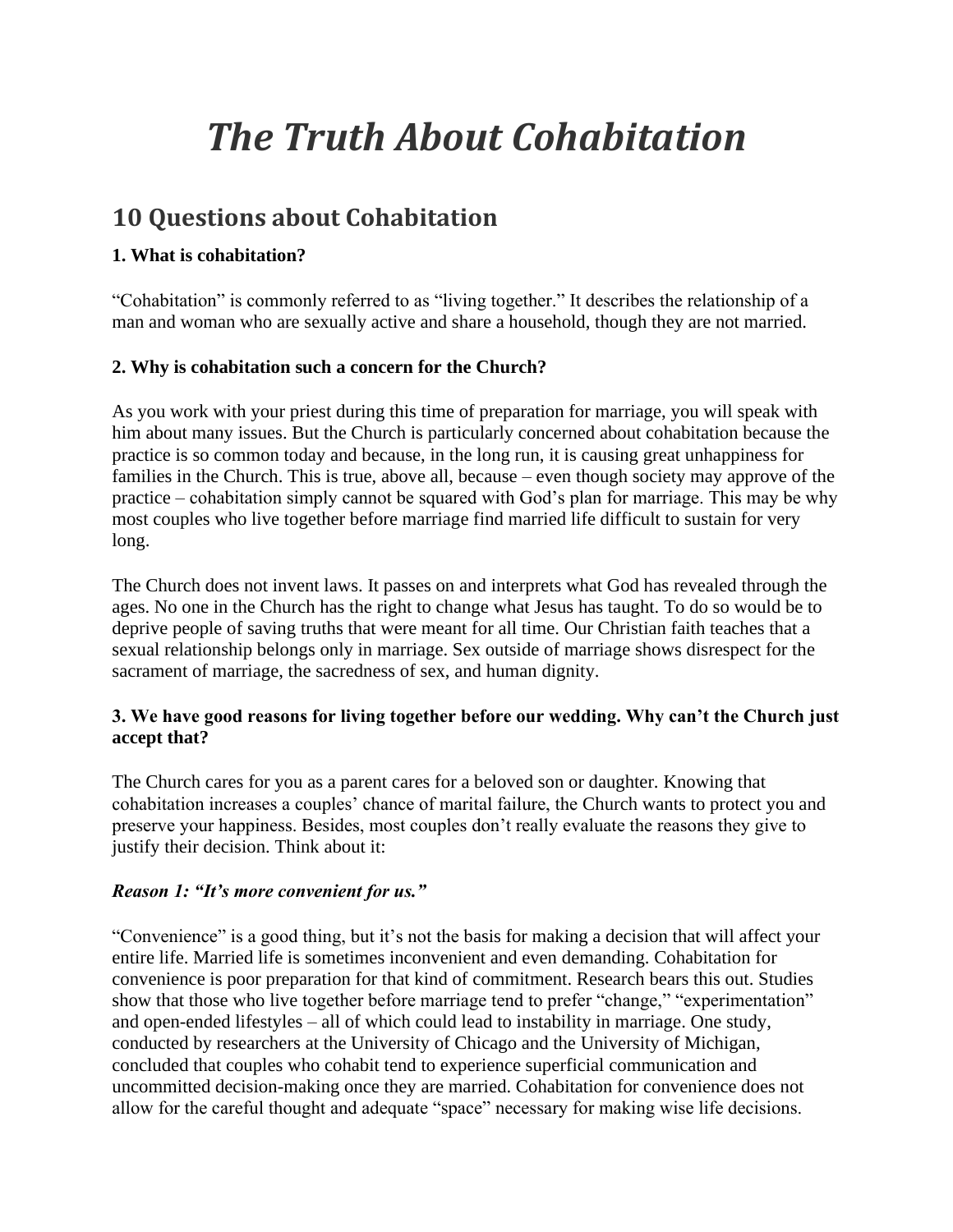#### *Reason 2: "We're trying to save money for the wedding, so living together is more economical."*

Sure, you might save the price of monthly rent, but you're sacrificing something more valuable. Engagement is more than just time to plan the party. It is a time for deeper discussion and more thorough reflection, which are best carried out in a detached way. Couples who are living together do not have the luxury of such detachment. So whatever expenses you save, you'll likely pay more in the end. Dr. Joyce Brothers said it well in an article on cohabitation: "shortterm savings are less important than investing in a lifetime relationship."

#### *Reason 3: "Because of the high divorce rate, we want to see if things work out first."*

Studies consistently show that couples who live together score significantly lower in both marital communications and overall satisfaction. On the surface, a trial run at marriage may seem to make sense, allowing one to screen out less compatible mates. But it doesn't work out that way. Couples who live together before marriage actually have a 50% greater chance of divorce than those who don't. And about 60% of couples who cohabit break up without marrying. Living together before marriage is different from living together in marriage, because there is no binding commitment to support the relationship.

#### *Reason 4: "We need to get to know one another first. Later we'll start having kids."*

Cohabitation is actually the worst way to get to know another person, because it shortcuts the true development of lasting friendship. Those who live together before marriage often report an over-reliance on sexual expression and less emphasis on conversation and other ways of communication – ways that ultimately lead to a more fulfilling sexual union after marriage. Traditionally, the process of dating or "courtship" has led couples to a deeper appreciation of one another through conversation, shared ideals and dreams, and a mutual understanding of one another's values.

#### *Reason 5: "The Church is just outdated and out of touch with its thinking in this matter. Birth control made those old rules obsolete."*

That's just not true. In the early days of the Church, living together outside of marriage was common among the non-Christians in the Roman Empire – as was the use of artificial contraception. But these practices were devastating for individuals, families, and society. Women were treated as disposable objects, mere toys for sexual pleasure, to be discarded when passions waned. The Christian vision of marriage and family led to happiness and fulfillment for individuals and families – and a great renewal of culture and society. Far from being outmoded, then as now, the Church's teaching is revolutionary – and it works!

#### **4. Why does the Church interfere in the sex lives of couples? It's really just a private matter between us.**

Sex is intensely private and personal, but it also has deep moral and social dimensions. Sex works as a primary bonding agent in families and the family is the building block of society.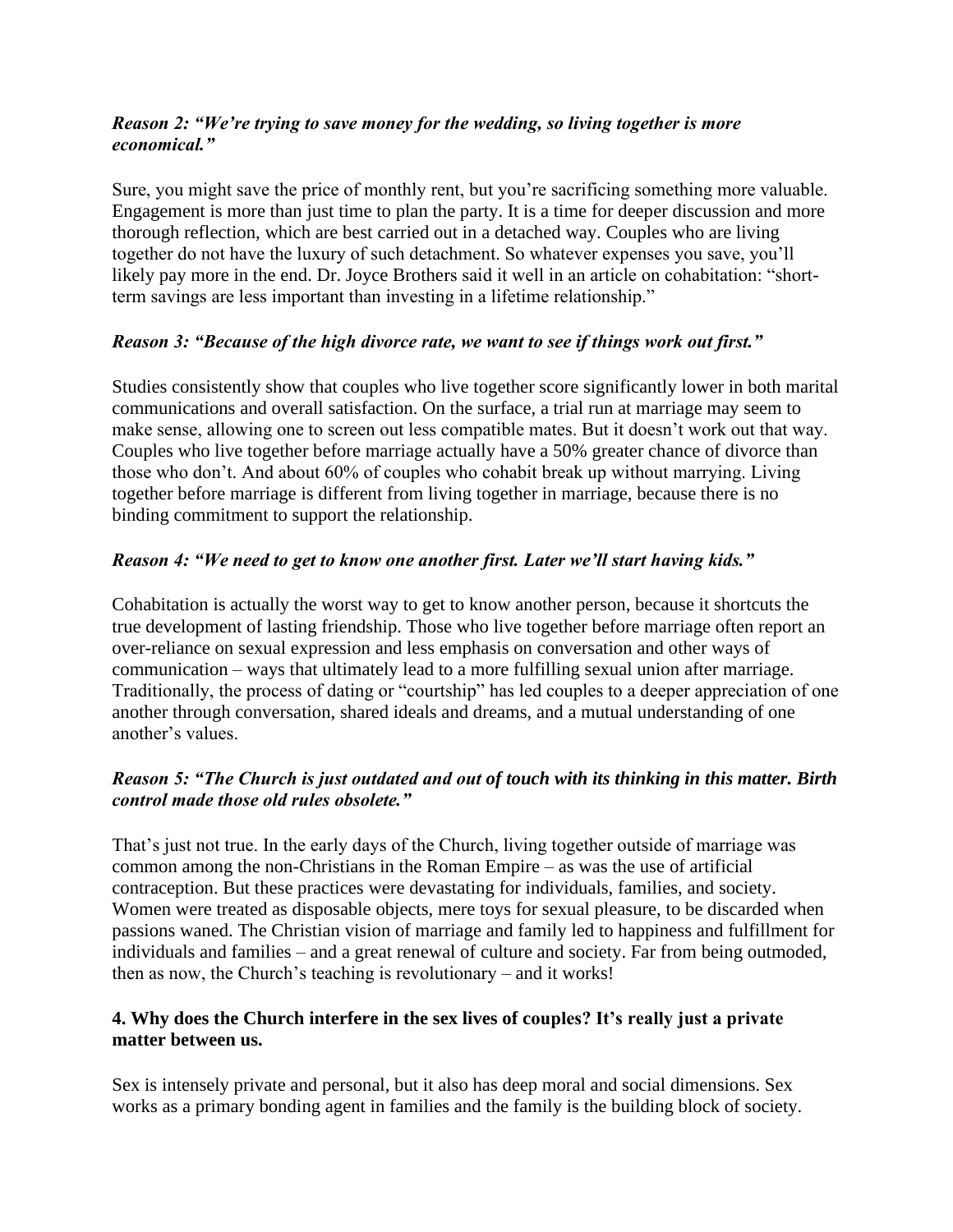Sexual rights and wrongs influence the health and happiness of individuals, families and neighborhoods. That's why sexual behavior has always been the subject of many civil laws. The Church, of course, wishes to safeguard the family and society. But, more than that, the Church wishes to safeguard your relationship with your future spouse and with God. Sex is the act that seals and renews the couple's marriage covenant before God. Sexual sins, then, are not just between a man and a woman, but between the couple and God. And that's the Church's responsibility. Sex is not simply a private matter. If it's between you and God, it's between you and the Church. You need to ask yourself: "When do I stop being a Christian? When I close the bedroom door? When does my relationship with God cease to matter?"

#### **5. But, really, how does what we do with our own bodies affect our relationship with each other and our spiritual relationship with God?**

The gift of your body in sexual intercourse is a profound symbol of the giving of your whole self. In making love, the husband and wife are saying to one another in "body language" what they said to each other at the altar on their wedding day: "I am yours, for life!" God created sex to be physically pleasurable and emotionally fulfilling. But it is even greater than all that. It is, above all, the deepest sign of the complete gift of self that a husband and wife pledge to each other. This mutual gift empowers the couple to become co-creators with God in giving life to a new person, a baby. According to God's design, the gift of sexual union has two primary purposes: strengthening married love and sharing that love with children.

The only "place" where this total self-giving between a man and a woman is to take place is in marriage. It is the only "place" where children can be raised with the secure, committed love of a mother and a father. So sexual intimacy belongs only in marriage. Outside of marriage, sex is a lie. The action says: "I give you my whole self" – but the man and woman are really holding back their commitment, their fertility, and their relationship with God. Before giving your body to another person, you need to give your whole life, and you need to receive your spouse's whole life in return – and that can only happen in marriage.

#### **6. Why can't I just follow my conscience if I believe living together is okay?**

People can be wrong in matters of conscience, and people often are. Where our self-interest is concerned, our capacity for self-deception is huge. Here, as in everything we do, we need an objective standard to tell us if our conscience is properly formed and able to make right judgments. Morality is not a matter of opinion or "gut feeling." Conscience is God's voice, speaking the truth deep within your heart. It's unlikely – if not impossible – that God would contradict His own commandments just for your convenience or desires. You are acting in good conscience when you choose to do what God intends. The choice to live together outside a marriage is always wrong and sinful.

#### **7. Why does the Church claim that living together is a scandal to others? Many of our family and friends are doing the same thing.**

Just because everyone does something doesn't make it right or any less serious. A couple's choice to live together is not simply made in isolation. It affects everyone in relationship with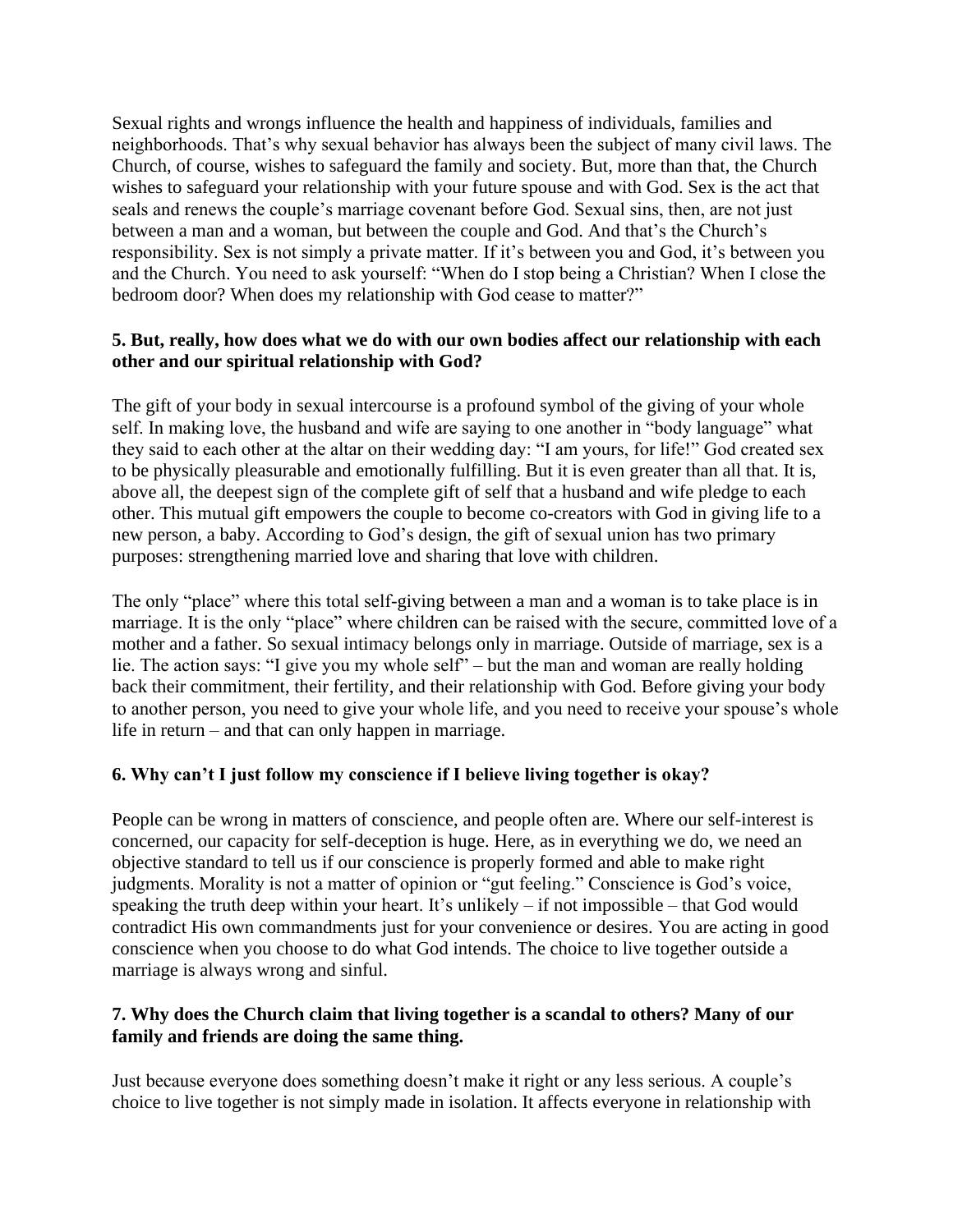these two people – parents, brothers, sisters, friends, and even other members of the parish. A cohabiting couple implicitly communicates that there is nothing wrong breaking God's law. This can be especially misleading to young children – nieces, nephews, and children of friends – who are impressionable and whose moral reasoning is immature.

#### **8. What is the best way to prepare ourselves spiritually for our upcoming marriage?**

"A wedding is for a day, but a marriage is for a lifetime." That can be a long and happy time, but only with good preparation. The best way to get ready for marriage is to practice your faith. Catholics do this by faithful attendance at weekly Sunday Mass, by going to the Sacrament of Penance (confession), by prayer, and by practicing works of charity. If you haven't been attending Mass regularly, your parish priest will want to see you back. If it's been a long time since your last confession, your priest will help you. Confession is a necessary step if you have already been cohabiting. During the days of preparation, you are strongly encouraged to pray together as a couple, read Scripture, and lead a virtuous life. For guidance, look to other couples with strong Christian values.

#### **9. Why should we need to separate now? It's just an arbitrary rule of the Church.**

The Church's teaching on cohabitation is not an "arbitrary" rule. Living together before marriage is a sin because it violates God's commandments and the law of the Church. St. Paul lists this sin – technically called "fornication" among the sins (whether within or outside cohabitation) that can keep a person from reaching heaven (see 1 Corinthians 6:9) Cohabitation works against the heart's deepest desires and greatly increases the chances of a failed marriage.

If you are honest with yourself, every practical consideration will tell you that separating before marriage is the right thing to do. It is a decision to turn away from sin and to follow Christ and His teaching. That is always the right decision. But it's a good decision for other important reasons, too:

- it will strengthen your marriage
- it will deepen your friendship
- it will foster deeper intimacy and communion
- it will build up your problem-solving and communications skills
- it will give your marriage a greater chance for success

You may think you are unique and that your passion for each other will never wane. But that's what most couples think. No one goes into marriage planning for a breakup; yet a majority of couples today do break up. You want to be one of the exceptional couples who not only succeed in marriage, but also live together in happiness and fulfillment.

Some couples who are living together think that separation before marriage is artificial or meaningless. Some fear that halting sexual activity will be harmful to the relationship. But this is rarely the case. Sometimes in marriage, too, a sexual relationship will have to be suspended for a time due to illness, military service, business travel, or the good of a spouse. Relationships not only survive this , but actually grow stronger. God rewards such sacrifices with graces for a good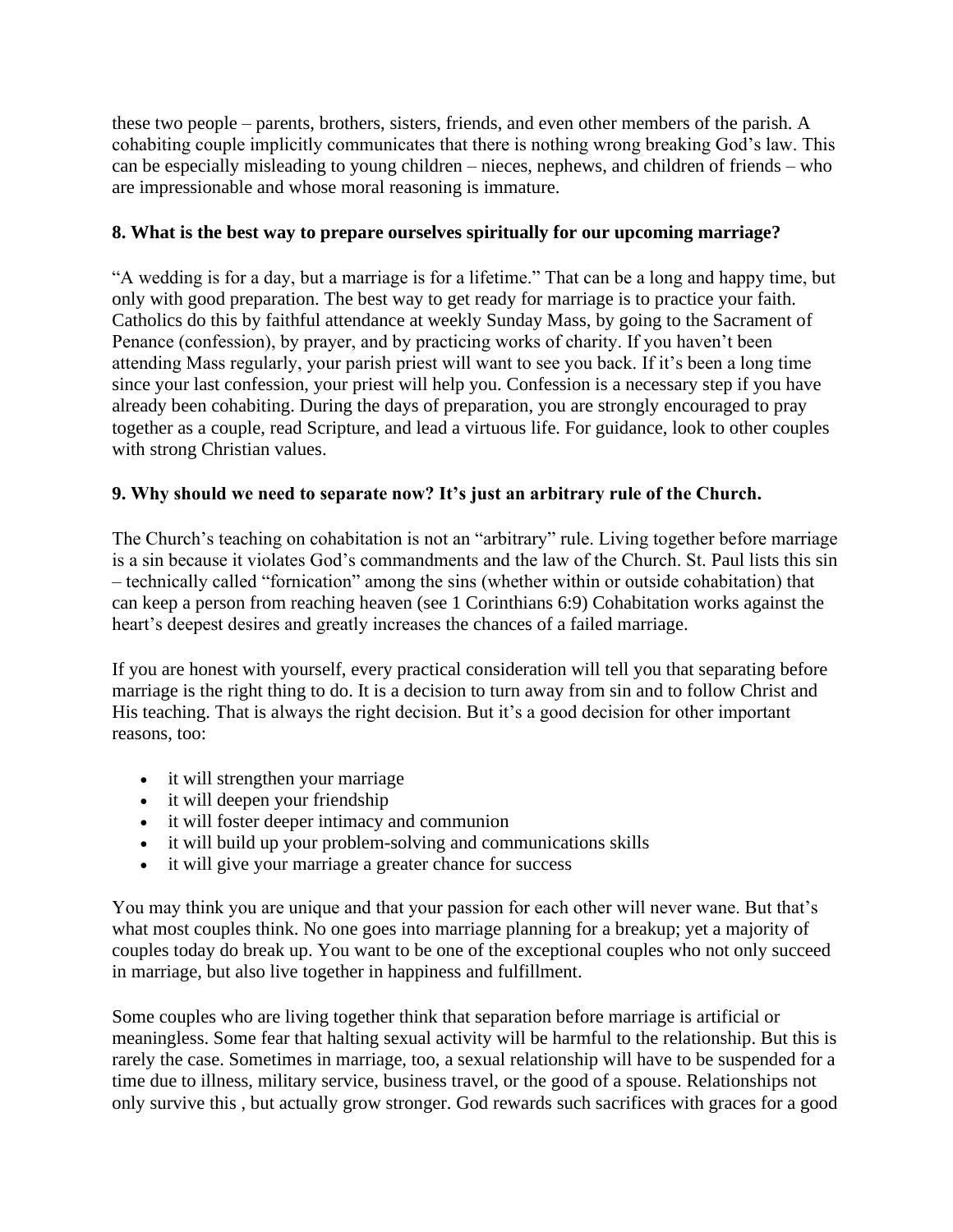relationship. Abstaining from sex will also enable you to rely on other means of communication, which ultimately will empower you to get to know each other in a deeper, lasting way.

#### **10. What good will following the Church's teachings do for us anyway?**

Catholic teaching in this matter brings rich blessings to those couples who willingly accept it. The Good News of Jesus frees you to enjoy intimacy even more:

by appreciating your spouse as a person, not an object

by living in a stable, secure, permanent, and faithful relationship

by expressing true, committed love rather than simply satisfying a physical urge

Married life has a special place in God's plan. Like everything good, it requires sacrifices. But they're small compared to the rewards. Seek first the Kingdom of God; everything else you desire will be given to you – and more!

## **Questions for Reflection and Prayer**

- As an engaged couple, why did you choose to cohabit before marriage?
- What have the two of you learned from your experience of living together? What have you learned about yourselves as a couple and as individuals?
- What is the driving force behind your decision to marry at this time? What has changed in the relationship and made you wish to marry and have your marriage blessed in this Church?
- Was there a previous reluctance or hesitation to marry? If so, why? Have those issues been completely resolved?
- Why are you seeking marriage in the Catholic Church?
- What does marriage as a sacrament mean to the two of you?
- How do you see your faith and love for each other as an intimate part of your marriage?
- How do you want your marriage to be open to life?

## **Inspirational Quotes, References in Scripture**

"At the beginning, the Creator made them male and female and declared for this reason a man shall leave his father and mother and cleave to his wife. And the two shall become as one. Thus, they are no longer two but one flesh. Therefore, let no man separate what God has joined." – Matthew 19:4-6

"The intimate community of life and love which constitutes the married state has been established by the Creator and endowed by him with its own proper laws . . . God himself is the author of marriage." – *The Church in the Modern World*, Vatican II, 48

"The conjugal covenant of marriage opens the spouses to a lasting communion of love and life, and it is brought to completion in a full and specific way with the procreation of children. The communion of spouses gives rise to the community of the family." – *Letter to Families*, Pope John Paul II, 7